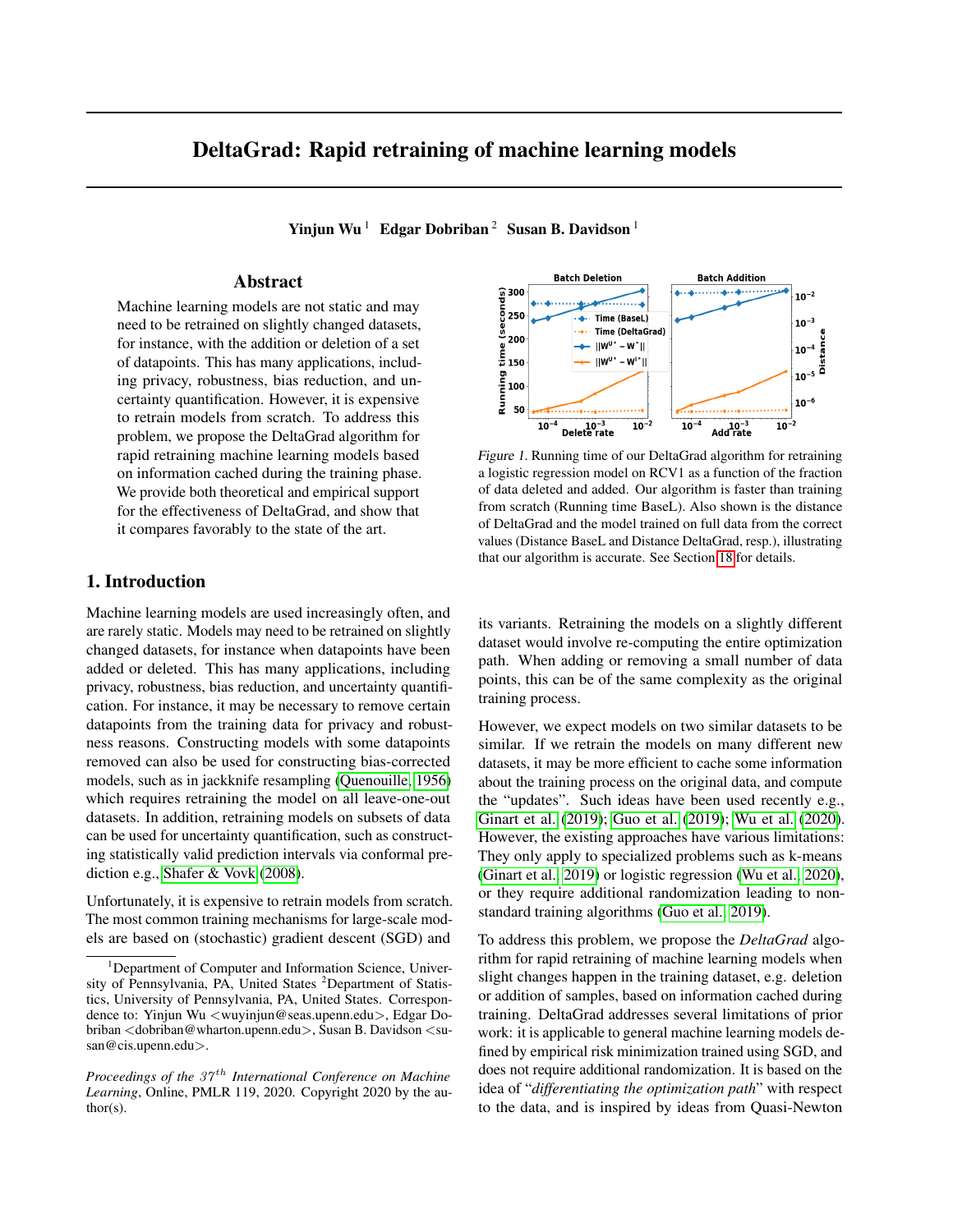#### methods.

We provide both theoretical and empirical support for the effectivenss of DeltaGrad. We prove that it approximates the true optimization path at a fast rate for strongly convex objectives. We show experimentally that it is accurate and fast on several medium-scale problems on standard datasests, including two-layer neural networks. The speed-ups can be up to 6.5x with negligible accuracy loss (see e.g., Fig. [1\)](#page-0-0). This paves the way toward a large-scale, efficient, generalpurpose data deletion/addition machine learning system. We also illustrate how it can be used in several applications described above.

### 1.1. Related work

There is a great deal of work on model retraining and updating. Recently, this has gotten attention due to worldwide efforts on human-centric AI, data confdentiality and privacy, such as the General Data Protection Regulation (GDPR) in the European Union [\(European Union, 2016\)](#page-9-1). This mandates that users can ask for their data to be removed from analysis in current AI systems. The required guarantees are thus *stronger* than what is provided by differential privacy (which may leave a non-vanishing contribution of the datapoints in the model, [Dwork et al. \(2014\)](#page-9-2)), and or defense against data poisoning attacks (which only requires that the performance of the models does not degrade after poisoning, [Steinhardt et al. \(2017\)](#page-10-3)).

Efficient data deletion is also crucial for many other applications, e.g. *model interpretability* and *model debugging*. For example, repeated retraining by removing different subsets of training data each time is essential in many existing data systems [\(Doshi-Velez & Kim, 2017;](#page-9-3) [Krishnan & Wu,](#page-10-4) [2017\)](#page-10-4) to understand the effect of those removed data over the model behavior. It is also close to *deletion diagnotics*, targeting locating the most infuential data point for the ML models through deletion in the training set, dating back to [\(Cook, 1977\)](#page-9-4). Some recent work [\(Koh & Liang, 2017\)](#page-10-5) targets general ML models, but requires explicitly maintaining Hessian matrices and can only handle the deletion of one sample, thus inapplicable for many large-scale applications. Effcient data deletion also plays a key role in the applications of dynamic data stream summarization [\(Mirza](#page-10-6)[soleiman et al., 2017\)](#page-10-6) where deletion requests on subsets of training samples are expected to trigger instantaneous updates on summaries of the streaming data.

Effcient model updating for adding and removing datapoints is possible for linear models, based on efficient rank one updates of matrix inverses (e.g., [Birattari et al., 1999;](#page-9-5) [Horn & Johnson, 2012;](#page-10-7) [Cao & Yang, 2015,](#page-9-6) etc). The scope of linear methods is extended if one uses linear feature embeddings, either randomized or learned via pretraining. Updates have been proposed for support vector machines

[\(Syed et al.,](#page-11-1) [1999;](#page-11-1) [Cauwenberghs & Poggio, 2001\)](#page-9-7) and nearest neighbors [\(Schelter, 2019\)](#page-10-8).

[Ginart et al. \(2019\)](#page-9-0) proposes a defnition of data erasure completeness and a quantization-based algorithm for kmeans clustering achieving this. They also propose several principles that can enable efficient model updating. Guo [et al. \(2019\)](#page-10-2) proposes a general theoretical condition that guarantees that randomized algorithms can remove data from machine learning models. Their randomized approach needs standard algorithms such as logistic regression to be changed to apply. [\(Bourtoule et al., 2019\)](#page-9-8) propose the SISA (or Sharded, Isolated, Sliced, Aggregated) training framework for "un-learning", which relies on ideas similar to distributed training. Their approach requires dividing the training data in multiple shards such that a training point is included in a small number of shards only.

Starting from the concept of Differential Privacy, [\(Golatkar](#page-10-9)  [et al., 2020a\)](#page-10-9) proposes a defnition on how much information about the training samples to be forgotten may remain in the weights of the network after the removal of those samples. Based on this defnition, [\(Golatkar et al., 2020a\)](#page-10-9) and its follow-up work [\(Golatkar et al., 2020b\)](#page-10-10) utilize the Fisher Information Matrix to approximately but effectively remove the information of the deleted training samples from general ML models. Different from [\(Golatkar et al., 2020a\)](#page-10-9) and [\(Golatkar et al.,](#page-10-10) [2020b\)](#page-10-10), our work does not rely on the concept of differential privacy and we explicitly discuss the connections between our work and differential privacy in Section [4.2.2](#page-7-0) and Appendix [B.1.](#page-2-0)

Our approach relies on large-scale optimization, which has an enormous literature. Stochastic gradient methods date back to [Robbins & Monro \(1951\)](#page-10-11). More recently a lot of work (see e.g., [Bottou, 1998;](#page-9-9) [2003;](#page-9-10) [Zhang, 2004;](#page-11-2) [Bousquet](#page-9-11)  [& Bottou, 2008;](#page-9-11) [Bottou, 2010;](#page-9-12) [Bottou et al., 2018\)](#page-9-13) focuses on empirical risk minimization.

The convergence proofs for SGD are based on the contraction of the expected residuals. They are based on assumptions such as bounded variances, the strong or weak growth, smoothness, convexity (or Polyak-Lojasiewicz) on the individual and overall loss functions. See e.g., [\(Gladyshev,](#page-9-14) [1965;](#page-9-14) [Amari, 1967;](#page-9-15) [Kul'chitskiy & Mozgovoy, 1992;](#page-10-12) [Bert](#page-9-16)[sekas & Tsitsiklis, 1996;](#page-9-16) [Moulines & Bach, 2011;](#page-10-13) [Karimi](#page-10-14)  [et al.,](#page-10-14) [2016;](#page-10-14) [Bottou et al., 2018;](#page-9-13) [Gorbunov et al.,](#page-10-15) [2019;](#page-10-15) [Gower et al., 2019\)](#page-10-16), etc, and references therein. Our approach is similar, but the technical details are very different, and more closely related to Quasi-Newton methods such as L-BFGS [\(Zhu et al., 1997\)](#page-11-3).

Contributions. Our contributions are:

1. DeltaGrad: We propose the DeltaGrad algorithm for fast retraining of (stochastic) gradient descent based machine learning models on small changes of the data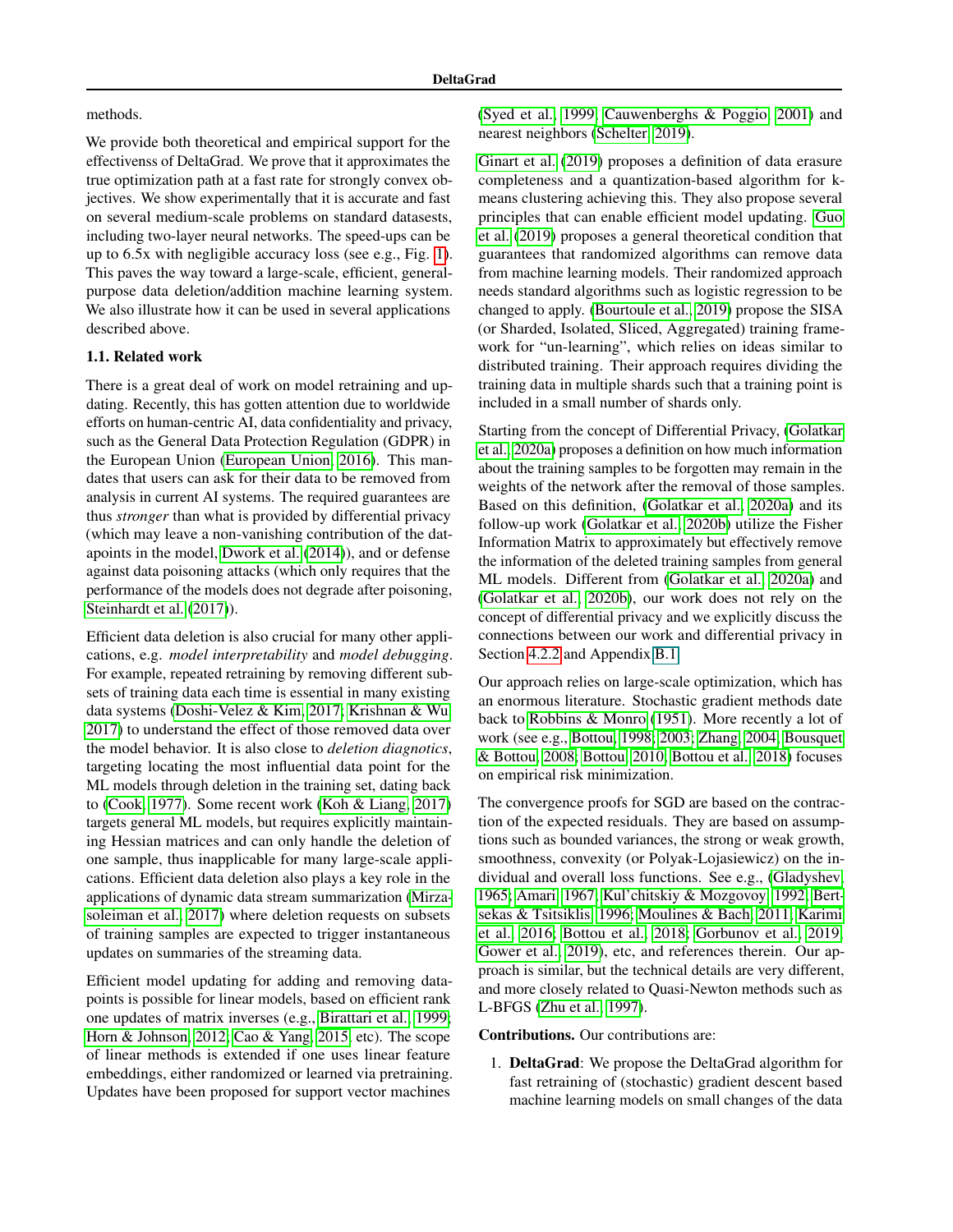5 6 7

8 9

(small number of added or deleted points).

- 2. Theoretical support: We provide theoretical results showing the accuracy of the DeltaGrad. Both for GD and SGD we show the error is of smaller order than the fraction of points removed.
- 3. Empirical results: We provide empirical results showing the speed and accuracy of DeltaGrad, for addition, removal, and continuous updates, on a number of standard datasets.
- 4. Applications: We describe the applications of DeltaGrad to several problems in machine learning, including privacy, robustness, debiasing, and statistical inference.

### 2. Algorithms

#### <span id="page-2-0"></span>2.1. Setup

The training set  $\{(\mathbf{x}_i, \mathbf{y}_i)\}_{i=1}^n$  has n samples. The loss or objective function for a general machine learning model is defned as: 10 11 12 13

$$
F(\mathbf{w}) = \frac{1}{n} \sum_{i=1}^{n} F_i(\mathbf{w})
$$

where w represents a vector of the model parameters and  $F_i$  (w) is the loss for the *i*-th sample. The gradient and Hessian matrix of  $F(\mathbf{w})$  are

$$
\nabla F(\mathbf{w}) = \frac{1}{n} \sum_{i=1}^{n} \nabla F_i(\mathbf{w}), \ \mathbf{H}(\mathbf{w}) = \frac{1}{n} \sum_{i=1}^{n} \mathbf{H}_i(\mathbf{w})
$$

Suppose the model parameter is updated through mini-batch stochastic gradient descent (SGD) for  $t = 1, \ldots, T$ :

$$
\mathbf{w}_{t+1} \leftarrow \mathbf{w}_t - \frac{\eta_t}{B} \sum_{i \in \mathcal{B}_t} \nabla F_i \left(\mathbf{w}_t\right)
$$

where  $\mathcal{B}_t$  is a randomly sampled mini-batch of size B and  $\eta_t$  is the learning rate at the  $t_{th}$  iteration. As a special case of SGD, the update rule of gradient descent (GD) is  $\mathbf{w}_{t+1} \leftarrow \mathbf{w}_t - \eta_t / n \sum_{i=1}^n \nabla F_i (\mathbf{w}_t)$ . After training on the full dataset, the training samples with indices  $R =$  $\{i_1, i_2, \ldots, i_r\}$  are removed, where  $r \ll n$ . Our goal is to effciently update the model parameter to the minimizer of the new empirical loss. Our algorithm also applies when  $r$ new datapoints are *added*.

The naive solution is to apply GD directly over the remaining training samples (we use  $\mathbf{w}^U$  to denote the corresponding model parameter), i.e. run:

$$
\mathbf{w}^{U}{}_{t+1} \leftarrow \mathbf{w}^{U}{}_{t} - \frac{\eta_{t}}{n-r} \sum_{i \notin R} \nabla F_{i} \left(\mathbf{w}^{U}{}_{t}\right) \tag{1}
$$

which aims to minimize  $F^U$  (w) = 1/(n-r)  $\sum_{i \notin R} F_i$  (w).

### 2.2. Proposed DeltaGrad Algorithm

To obtain a more efficient method, we rewrite Equation [\(1\)](#page-2-1)

### <span id="page-2-2"></span>Algorithm 1 DeltaGrad

1 Initialize  $\mathbf{w}^T_0 \leftarrow \mathbf{w}_0$ **Input** : The full training set  $(X, Y)$ , model parameters cached during the training phase over the full training samples  $\{w_0, w_1, \ldots, w_t\}$  and corresponding gradients  $\{\nabla F(\mathbf{w}_0), \nabla F(\mathbf{w}_1), \dots, \nabla F(\mathbf{w}_t)\}\$ , the indices of the removed training samples  $R$ , period  $T_0$ , total iteration number T, history size  $m$ , "burn-in" iteration number  $j_0$ , learning rate  $\eta_t$ **Output**: Updated model parameter  $w<sup>T</sup>$ <sub>t</sub>

2 Initialize an array  $\Delta G = []$ 

3 Initialize an array  $\Delta W = []$ 

- 4 for  $t = 0; t < T; t + +$  do **if** [((*t* − *j*<sub>0</sub>) mod *T*<sub>0</sub>) == 0] *or t* ≤ *j*<sub>0</sub> **then** 
	- compute  $\nabla F(\mathbf{w}^I{}_t)$  exactly compute  $\nabla F\left(\mathbf{w}^{t}_{t}\right) - \nabla F\left(\mathbf{w}_{t}\right)$  based on the cached gradient  $\nabla F$  ( $\mathbf{w}_t$ ) set  $\Delta G\left[k\right] = \nabla F\left(\mathbf{w}^{I}_{t}\right) - \nabla F\left(\mathbf{w}_{t}\right)$ set  $\Delta W[k] = \mathbf{w}^I{}_t - \mathbf{w}_t$ , based on the cached parameters  $W_t$  $k \leftarrow k + 1$ compute  $\mathbf{w}^{I}{}_{t+1}$  by using exact GD update (equation [\(1\)](#page-2-1)) else Pass  $\Delta W$  [−m :],  $\Delta G$  [−m :], the last m elements in  $\Delta W$  and  $\Delta G$ , which are from the  $j_1^{th}, j_2^{th}, \ldots, j_m^{th}$  iterations where  $j_1 < j_2 < \cdots < j_m$  depend on t,  $\mathbf{v} = \mathbf{w}^I{}_t - \mathbf{w}_t$ , and the history size m, to the L-BFGFS Algorithm (see Section A.2.1 in the Appendix) to get the approximation of  $\mathbf{H}(\mathbf{w}_t)\mathbf{v}$ , i.e.,  $\mathbf{B}_{j_m}\mathbf{v}$ Approximate  $\nabla F\left(\mathbf{w}^{I}_{t}\right) = \nabla F\left(\mathbf{w}_{t}\right) + \mathbf{B}_{j_{m}}\left(\mathbf{w}^{I}_{t}-\mathbf{w}_{t}\right)$ Compute  $w_{t+1}^T$  by using the "leave-r-out" gradient formula, based on the approximated  $\nabla F(\mathbf{w}^I_{t})$ end

16 17 end

14 15

18 return w $I_t$ 

via the following *"leave-*r*-out" gradient formula* (we use  $\mathbf{w}^{I}$  to denote the model parameter derived by DeltaGrad):

<span id="page-2-3"></span>
$$
\mathbf{w}^{I}_{t+1} = \mathbf{w}^{I}_{t} - \frac{\eta_{t}}{n-r} \left[ n \nabla F\left(\mathbf{w}^{I}_{t}\right) - \sum_{i \in R} \nabla F_{i}\left(\mathbf{w}^{I}_{t}\right) \right].
$$
\n(2)

Computing the sum  $\sum_{i \in R} \nabla F_i \left( \mathbf{w}^I_{t} \right)$  of a small number of terms is more efficient than computing  $\sum_{i \notin R} \nabla F_i \left(\mathbf{w}^I_{t}\right)$ when  $|R| = r \ll n$ . For this when  $|R| = r \ll n$ . For this we need to approximate  $n \nabla F(\mathbf{w}^I_t) = \sum_{i=1}^n \nabla F_i(\mathbf{w}^I_t)$  by leveraging the historical gradient  $\nabla F$  ( $\mathbf{w}_t$ ) (recall that  $\mathbf{w}_t$  is the model parameter before deletions), for each of the  $T$  iterations.

<span id="page-2-1"></span>Suppose we can *cache* the model parameters  $w_0, \ldots, w_t$ and the gradients  $\nabla F(\mathbf{w}_0), \ldots, \nabla F(\mathbf{w}_t)$  for each iteration of training over the original dataset. Suppose that we have been able to approximate  $w^{I}_{0}, \dots, w^{I}_{t}$ . Then at iteration  $t + 1$ ,  $\nabla F(\mathbf{w}^I_t)$  can be approximated using the Cauchy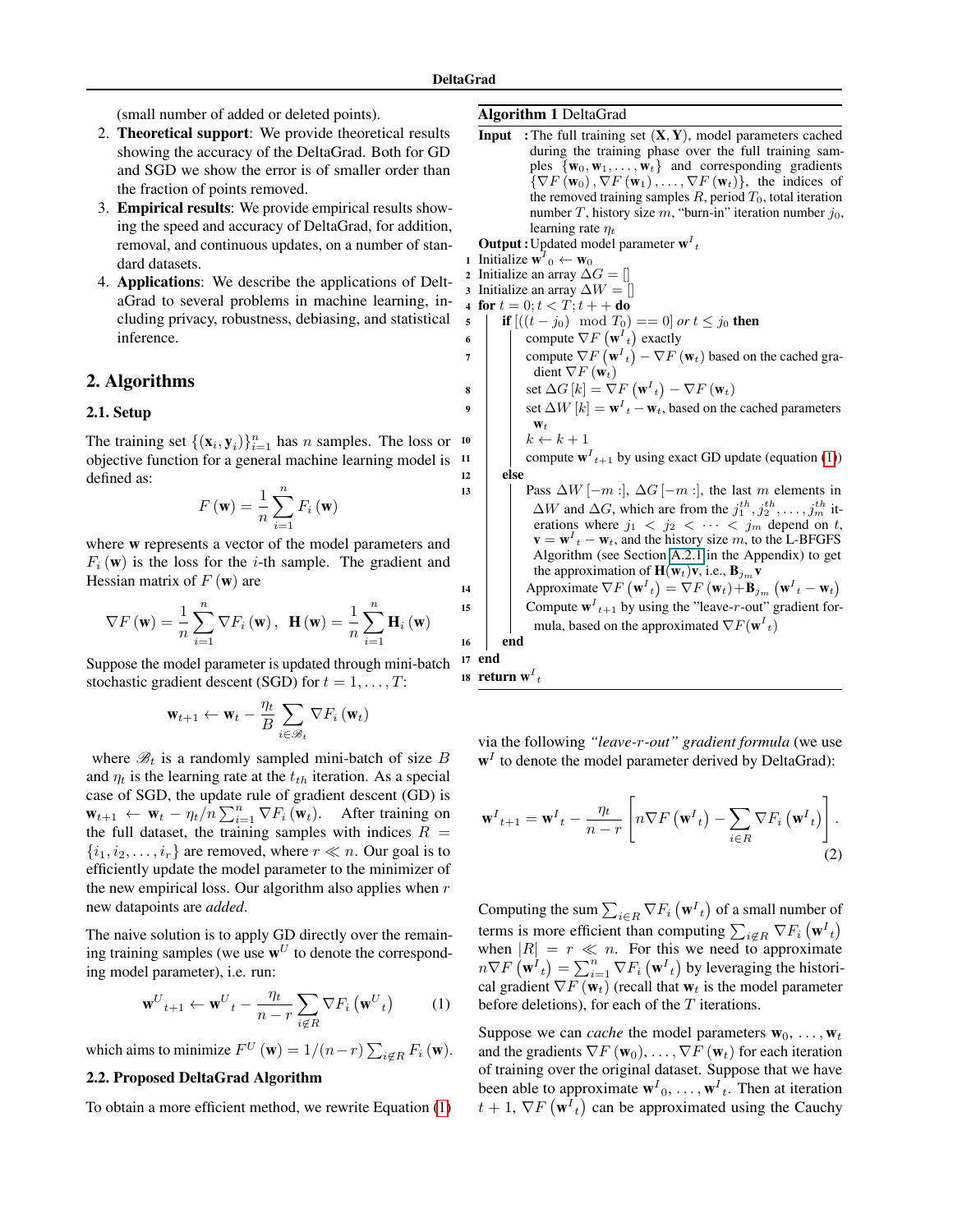mean-value theorem:

$$
\nabla F \mathbf{w}^{I}_{t} = \nabla F(\mathbf{w}_{t}) + \mathbf{H}_{t} \cdot \mathbf{w}^{I}_{t} - \mathbf{w}_{t}
$$
 (3)

 $\int_0^1 \mathbf{H} \ \mathbf{w}_t + x \ \mathbf{w}^I{}_t - \mathbf{w}_t \big) \big) \, dx.$ in which  $H_t$  is an integrated Hessian,  $H_t$  =

 $\Delta g_j = \nabla F \mathbf{w}^I{}_j - \nabla F (\mathbf{w}_j).$ Equation [\(3\)](#page-3-0) requires a Hessian-vector product at every iteration. We leverage the L-BFGS algorithm to approximate this, see e.g. [Matthies & Strang \(1979\)](#page-10-17); [Nocedal](#page-10-18)  [\(1980\)](#page-10-18); [Byrd et al. \(1994;](#page-9-17) [1995\)](#page-9-18); [Zhu et al. \(1997\)](#page-11-3); [No](#page-10-19)[cedal & Wright \(2006\)](#page-10-19); [Mokhtari & Ribeiro \(2015\)](#page-10-20) and references therein. The L-BFGS algorithm uses past data to approximate the projection of the Hessian matrix in the direction of  $w_{t+1} - w_t$ . We denote the required historical observations at prior iterations j as:  $\Delta w_j = \mathbf{w}^I{}_j - \mathbf{w}_j$ ,

tions, where it computes the full gradients  $\nabla F \mathbf{w}^I_{t}$  ex-L-BFGS computes *Quasi-Hessians*  $\mathbf{B}_t$  approximating the true Hessians  $H_t$  (we follow the notations from the classical L-BFGS papers, e.g., [Byrd et al. \(1994\)](#page-9-17)). DeltaGrad (Algorithm [1\)](#page-2-2) starts with a "burn-in" period of  $j_0$  iteraactly. Afterwards, it only computes the full gradients every  $T_0$  iterations. For other iterations t, it uses the L-BGFS algorithm, maintaining a set of updates at some prior iterations  $j_1, j_2, \ldots, j_m$ , i.e.  $\Delta w_{j_1}, \Delta w_{j_2}, \ldots, \Delta w_{j_m}$  and  $\Delta g_{j_1}, \Delta g_{j_2}, \ldots, \Delta g_{j_m}$  where  $j_k - j_{k-1} \leq T_0$ . Then it uses an efficient L-BGFS update from [Byrd et al. \(1994\)](#page-9-17) (see Appendix A.2.1 for the details of the L-BGFS update).

By approximating  $H_t$  with  $B_t$  in Equation [\(3\)](#page-3-0) and plugging Equation [\(3\)](#page-3-0) into Equation [\(2\)](#page-2-3), the DeltaGrad update is:  $\mathbf{w}^{I}{}_{t+1} - \mathbf{w}^{I}{}_{t} = \eta_t/(n-r)$ 

$$
\begin{cases} \sum_{i \notin R} \nabla F(\mathbf{w}^I_{t}), \ (t - j_0) \mod T_0 = 0 \text{ or } t \leq j_0\\ n[\mathbf{B}_{j_m}(\mathbf{w}^I_{t} - \mathbf{w}_t) + \nabla F(\mathbf{w}_t)] - \sum_{i \in R} \nabla F(\mathbf{w}^I_{t}), \ \text{else} \end{cases}
$$

#### <span id="page-3-2"></span>2.3. Convergence rate for strongly convex objectives

We provide the convergence rate of DeltaGrad for strongly convex objectives in Theorem [1.](#page-3-1) We need to introduce some assumptions. The norm used throughout the rest of the paper is  $\ell_2$  norm.

Assumption 1 (Small number of samples removed). *The number of removed samples,* r*, is far smaller than the total number of training samples,* n*. There is a small constant*   $\delta > 0$  *such that*  $r/n \leq \delta$ .

Assumption 2 (Strong convexity and smoothness). *Each*   $F_i(w)$   $(i = 1, 2, \ldots, n)$  is  $\mu$ -strongly convex and  $L$ *smooth with*  $\mu > 0$ *, so for any*  $w_1, w_2$ 

$$
(\nabla F_i(\mathbf{w}_1) - \nabla F_i(\mathbf{w}_2))^T (\mathbf{w}_1 - \mathbf{w}_2) \ge \mu \|\mathbf{w}_1 - \mathbf{w}_2\|^2,
$$
  

$$
\|\nabla F_i(\mathbf{w}_1) - \nabla F_i(\mathbf{w}_2)\| \le L \|\mathbf{w}_1 - \mathbf{w}_2\|.
$$

<span id="page-3-0"></span>Then  $F(\mathbf{w})$  and  $F^U(\mathbf{w})$  are *L*-smooth and  $\mu$ -strongly convex. Typical choices of  $\eta_t$  are based on the smoothness and strong convexity parameters, so the same choices lead to the convergence for both  $w_t$  and  $w_t^U$ . For instance, GD over a strongly convex objective with fxed step size  $\eta_t = \eta \leq 2/[L + \mu]$  converges geometrically at rate  $(L-\mu)/(L+\mu) < 1$ . For simplicity, we will use a constant learning rate  $\eta_t = \eta \leq 2/[L + \mu]$ .

We assume bounded gradients and Lipschitz Hessians, which are standard [\(Boyd & Vandenberghe, 2004;](#page-9-19) [Bottou](#page-9-20)  [et al., 2016\)](#page-9-20). The proof may be relaxed to weak growth conditions, see the related works for references.

Assumption 3 (Bounded gradients). *For any model parameter w* in the sequence  $[w_0, w_1, w_2, \ldots, w_t, \ldots]$ , the norm *of the gradient at every sample is bounded by a constant*  $c_2$ *, i.e. for all* i, j*:* 

$$
\|\nabla F_i(\mathbf{w}_j)\| \leq c_2.
$$

Assumption 4 (Lipschitz Hessian). *The Hessian H* (*w*) *is Lipschitz continuous. There exists a constant*  $c_0$  *such that for all*  $w_1$  *and*  $w_2$ *,* 

$$
\|\boldsymbol{H}(\boldsymbol{w}_1)-\boldsymbol{H}(\boldsymbol{w}_2)\|\leq c_0\|\boldsymbol{w}_1-\boldsymbol{w}_2\|.
$$

An assumption specifc to Quasi-Newton methods is the *strong independence* of the weight updates: the smallest singular value of the normalized weight updates is bounded away from zero [\(Ortega & Rheinboldt, 1970;](#page-10-21) [Conn et al.,](#page-9-21) [1991\)](#page-9-21). This has sometimes been motivated empirically, as the iterates of certain quasi-newton iterations empirically satisfy it [\(Conn et al., 1988\)](#page-9-22).

Assumption 5 (Strong independence). *For any sequence,*   $[\Delta w_{j_1}, \Delta w_{j_2}, \ldots, \Delta w_{j_m}]$ , the matrix of normalized vectors

$$
\Delta W_{j_1,j_2,\dots,j_m} = [\Delta w_{j_1}, \Delta w_{j_2}, \dots, \Delta w_{j_m}] / s_{j_1,j_m}
$$

 $where s_{j_1,j_m} = \max(||\Delta w_{j_1}||, ||\Delta w_{j_2}||, \ldots, ||\Delta w_{j_m}||),$ *has its minimum singular value*  $σ<sub>min</sub>$  *bounded away from zero.* We have  $\sigma_{\min}(\Delta W_{j_1,j_2,\dots,j_m}) \geq c_1$  where  $c_1$  is inde*pendent of*  $(j_1, j_2, \ldots, j_m)$ .

Empirically, we find  $c_1$  around 0.2 for the MNIST dataset using our default hyperparameters.

#### 2.3.1. RESULTS

Then our frst main result is the convergence rate of the DeltaGrad algorithm.

<span id="page-3-1"></span>Theorem 1 (Bound between true and incrementally updated iterates). *For a large enough iteration counter* t*, the result w*I <sup>t</sup> *of DeltaGrad (Algorithm [1\)](#page-2-2) approximates the correct iteration values*  $w^U{}_t$  *at the rate* 

$$
\|\mathbf{w}^U{}_t - \mathbf{w}^I{}_t\| = o\left(\frac{r}{n}\right).
$$

 $\int$ *So*  $\|\mathbf{w}^U_t - \mathbf{w}^I_t\|$  is of a lower order than  $r/n$ .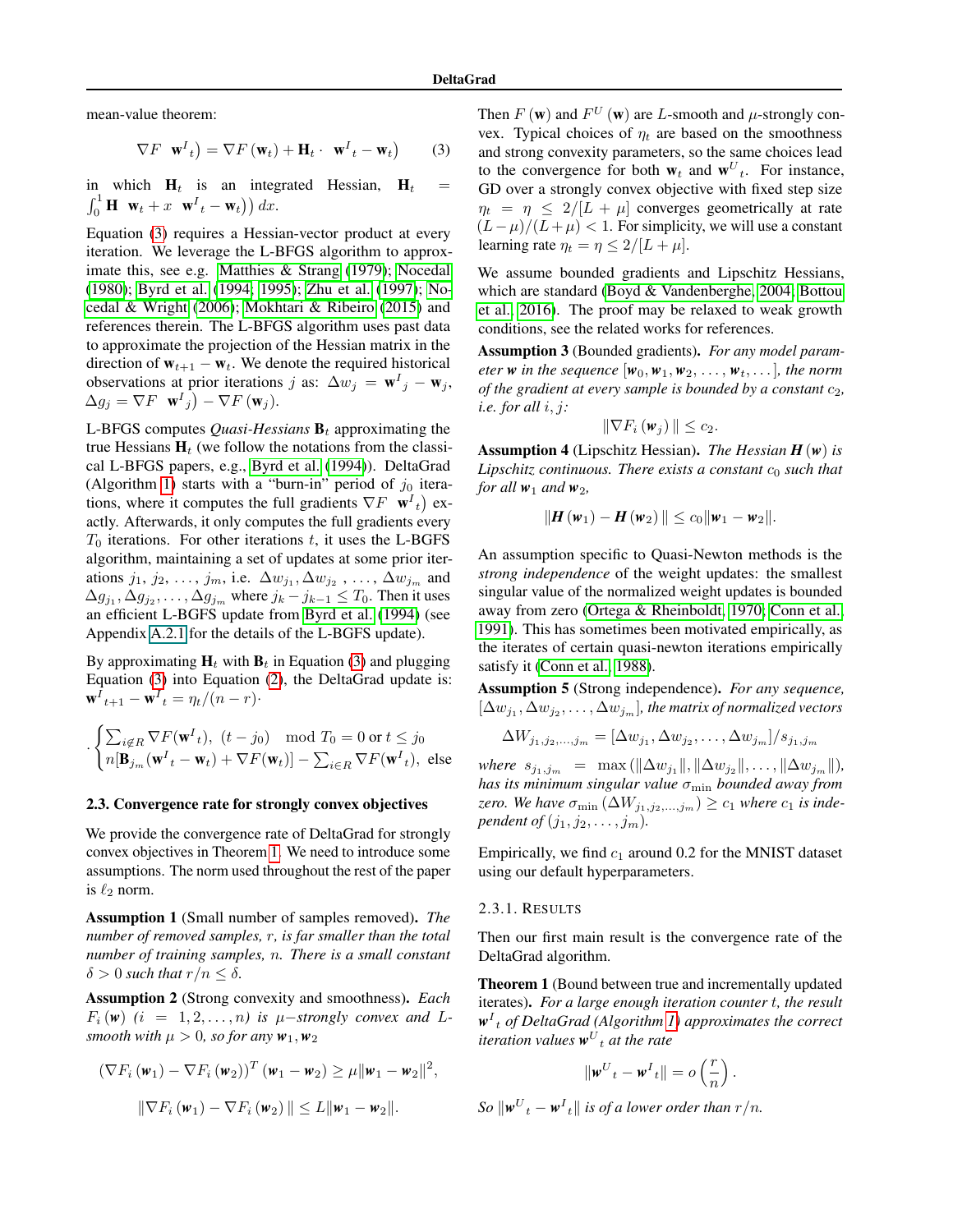The baseline error rate between the full model parameters  $w_t$  and  $w_t$  is expected to be of the order  $r/n$ , as can be seen from the example of the sample mean. This shows that DeltaGrad has a better convergence rate for approximating  $w<sup>I</sup><sub>t</sub>$ . The proof is quite involved. It relies on a delicate analysis of the difference between the approximate Hessians  $\mathbf{B}_t$ and the true Hessians  $H_t$  (see the Appendix, and specifically A.2).

### <span id="page-4-1"></span>2.4. Complexity analysis

We will do our complexity analysis assuming that the model is given by a computation graph. Suppose the number of model parameters is  $p$  and the time complexity for forward propagation is  $f(p)$ . Then according to the Baur-Strassen theorem [\(Griewank & Walther, 2008\)](#page-10-22), the time complexity of backpropagation in one step will be at most  $5f(p)$  and thus the total complexity to compute the derivatives for each training sample is  $6f(p)$ . Plus, the overhead of computing the product of  $\mathbf{B}_{j_m}(\mathbf{w}^I{}_t - \mathbf{w}_t)$  is  $O(m^3) + 6mp + p$  according to [\(Byrd et al., 1994\)](#page-9-17), which means that the total time complexity at the step where the gradients are approximated is  $6rf(p) + O(m^3) + 6mp + p$  (the gradients of r removed/added samples are explicitly evaluated), which is more efficient than explicit computation of the gradients over the full batch (a time complexity of  $6(n - r)f(p)$ ) when  $r \ll n$ .

Suppose there are  $T$  iterations in the training process. Then the running time of BaseL will be  $6(n-r)f(p)T$ . DeltaGrad evaluates the gradients for the first  $j_0$  iterations and once every  $T_0$  iterations. So its total running time is  $6(n-r)f(p) \times$  $\frac{T-j_0}{T_0} + (6rf(p) + O(m^3) + 6mp + p) \times (1 - \frac{1}{T_0})(T - j_0),$ which is close to  $6nf(p) \times \frac{T-j_0}{T_0} + (O(m^3) + 6mp + p) \times (1 \frac{1}{T_0}$ )( $T - j_0$ ) since r is small. Also, when n is large, the overhead of approximate computation, i.e.  $(O(m^3) + 6mp + p)$ should be much smaller than that of explicit computation. Thus *speed-ups of a factor*  $T_0$  *are expected* when  $j_0$  is far smaller than T.

### 3. Extension to SGD

Consider now mini-batch stochastic gradient descent:

$$
\mathbf{w}^{S}_{t+1} = \mathbf{w}^{S}_{t} - \frac{\eta}{B} \sum_{i \in \mathcal{B}_{t}} \nabla F_{i}(\mathbf{w}^{S}_{t}).
$$

The naive solution for retraining the model is:

$$
{\mathbf w}^{U,S}{}_{t+1} = {\mathbf w}^{U,S}{}_{t} - \frac{\eta}{B - \Delta B_t} \sum_{i \in \mathcal{B}_t, i \not\in R} \nabla F_i({\mathbf w}^{U,S}{}_{t}).
$$

Here  $\Delta B_t$  is the size of the subset removed from the t-th minibatch. If  $B - \Delta B_t = 0$ , then we do not change the parameters at that iteration. DeltaGrad can be naturally extended to this case:  $\mathbf{w}^{I,S}$ <sub>t+1</sub> –  $\mathbf{w}^{I,S}$ <sub>t</sub> =  $\eta_t/(B - \Delta B_t)$ ·

$$
\begin{cases} \sum_{i \notin R} \nabla F(\mathbf{w}^I_{t}), \ t \mod T_0 = 0 \ or \ t \leq j_0 \\ [B(\mathbf{B}_{j_m}(\mathbf{w}^I_{t} - \mathbf{w}_{t})) - \sum_{i \in R} \nabla F(\mathbf{w}^I_{t})], \ else \end{cases}
$$

which relies on a series of historical observations:  $\Delta w^S$ P  $\Delta w^S{}_j =$  ${\bf w}^{I,S}{}_{j} \; - \; {\bf w}^{S}{}_{j}, \;\; \Delta g^{S}{}_{j} \;\; = \;\; B^{-1} \sum_{i \in {\cal B}_{j}} \nabla F_{i} ({\bf w}^{I,S}{}_{j}) \;\; - \;$  $B^{-1} \sum_{i \in \mathcal{B}_j} \nabla F_i(\mathbf{w}^S)$ .  $\qquad \qquad \qquad \mathcal{L}_{i \in \mathcal{B}_j}$ 

### 3.1. Convergence rate for strongly convex objectives

Recall  $B$  is the mini-batch size,  $p$  is the total number of model parameters and  $T$  is the number of iterations in SGD. Our main result for SGD is the following.

Theorem 2 (SGD bound for DeltaGrad). *With probability at least* 

$$
1 - T \cdot [2p \exp\left(-\frac{\log(2p)\sqrt{B}}{4 + \frac{2}{3}\left(\frac{\log^2(2p)}{B}\right)^{1/4}}\right) + (p+1)\exp(-\frac{\log(p+1)\sqrt{B}}{4 + \frac{2}{3}\left(\frac{(\log(p+1))^2}{B}\right)^{1/4}}) + 2\exp(-2\sqrt{B})],
$$

*the result*  $w^{I,S}$  *t of Algorithm [1](#page-2-2) approximates the correct iteration values*  $\mathbf{w}^{U,S}$  *at the rate* 

$$
\|\pmb{w}^{U,S}{}_{t}-\pmb{w}^{I,S}{}_{t}\|=o\left(\frac{r}{n}+\frac{1}{B^{\frac{1}{4}}}\right).
$$

*Thus, when B is large, and when*  $r/n$  *is small, our algorithm accurately approximates the correct iteration values.* 

Its proof is in the Appendix (Section A.3).

#### <span id="page-4-2"></span>4. Experiments

### <span id="page-4-0"></span>4.1. Experimental setup

Datasets. We used four datasets for evaluation: MNIST [\(LeCun et al., 1998\)](#page-10-23), covtype [\(Blackard & Dean, 1999\)](#page-9-23), HIGGS [\(Baldi et al., 2014\)](#page-9-24) and RCV1 [\(Lewis et al., 2004\)](#page-10-24)<sup>1</sup> . MNIST contains 60,000 images as the training dataset and 10,000 images as the test dataset; each image has  $28 \times 28$ features (pixels), containing one digit from 0 to 9. The covtype dataset consists of 581,012 samples with 54 features, each of which may come from one of the seven forest cover types; as a test dataset, we randomly picked 10% of the data. HIGGS is a dataset produced by Monte Carlo simulations for binary classifcation, containing 21 features with 11,000,000 samples in total; 500,000 samples are used as the test dataset. RCV1 is a corpus dataset; we use its binary version which consists of 679,641 samples and 47,236 features, of which the frst 20,242 samples are used for training.

<sup>&</sup>lt;sup>1</sup>We used its binary version from LIBSVM: [https:](https://www.csie.ntu.edu.tw/~cjlin/libsvmtools/datasets/binary.html#rcv1.binary) [//www.csie.ntu.edu.tw/˜cjlin/libsvmtools/](https://www.csie.ntu.edu.tw/~cjlin/libsvmtools/datasets/binary.html#rcv1.binary) [datasets/binary.html#rcv1.binary](https://www.csie.ntu.edu.tw/~cjlin/libsvmtools/datasets/binary.html#rcv1.binary)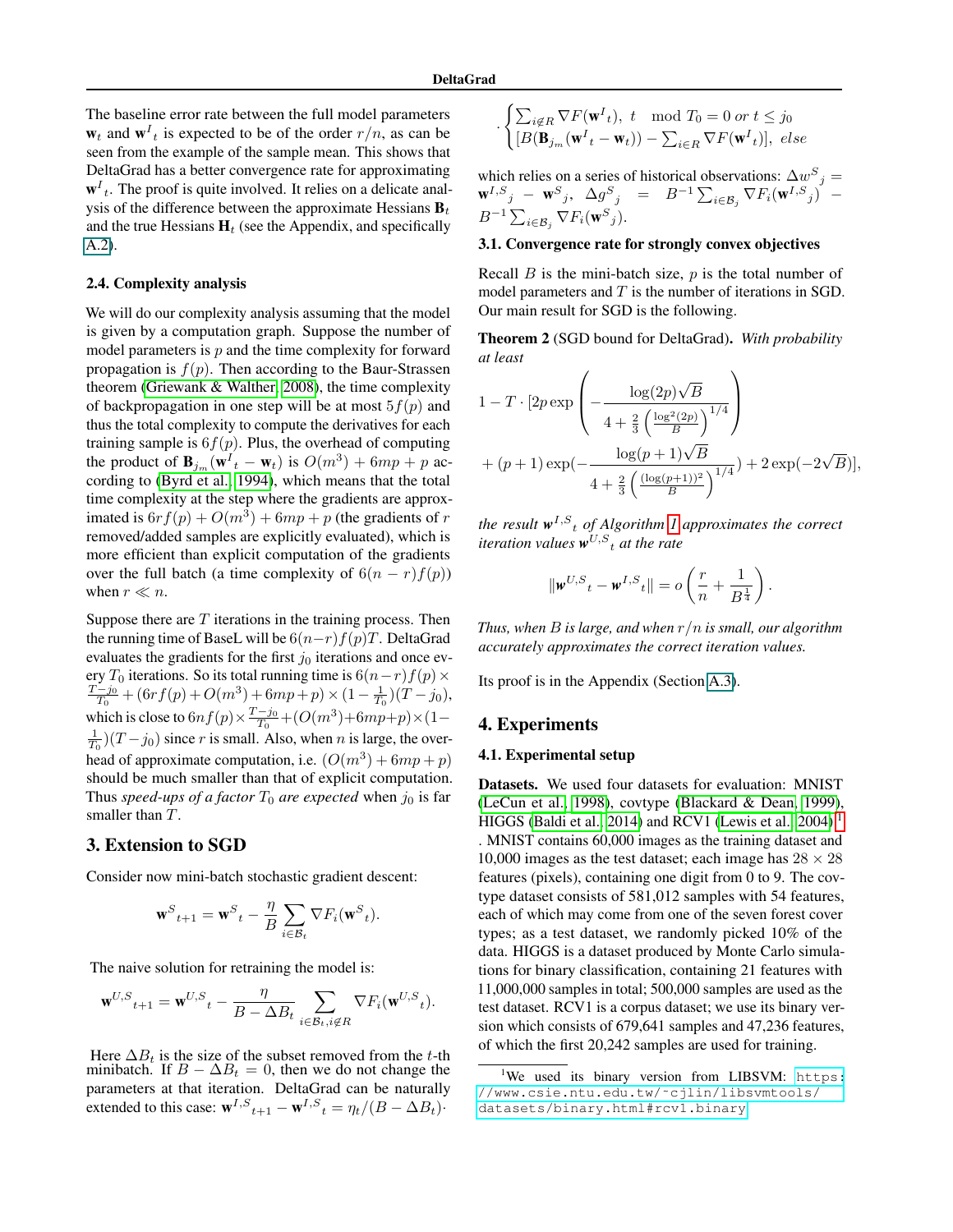Machine configuration. All experiments are run over a GPU machine with one Intel(R) Core(TM) i9-9920X CPU with 128 GB DRAM and 4 GeForce 2080 Titan RTX GPUs (each GPU has 10 GB DRAM). We implemented DeltaGrad with PyTorch 1.3 and used one GPU for accelerating the tensor computations.

Deletion/Addition benchmark. We run regularized logistic regression over the four datasets with L2 norm coeffcient 0.005, fxed learning rate 0.1. The mini-batch sizes for RCV1 and other three datasets are 16384 and 10200 respectively (Recall that RCV1 only has around 20k training samples). We also evaluated our approach over a two-layer neural network with 300 hidden ReLU neurons over MNIST. There L2 regularization with rate 0.001 is added along with a decaying learning rate (frst 10 iterations with learning rate 0.2 and the rest with learning rate 0.1) and with deterministic GD. There are no strong convexity or smoothness guarantees for DNNs. Therefore, we adjusted Algorithm [1](#page-2-2) to ft general DNN models (see Algorithm 3 in the Appendix C.3). In Algorithm [1,](#page-2-2) we assume that the convexity holds locally where we use the L-BFGS algorithm to estimate the gradients. For all the other regions, we explicitly evaluate the gradients. The details on how to check which regions satisfy the convexity for DNN models can be found in Algorithm 3. We also explore the use of DeltaGrad for more complicated neural network models such as ResNet by reusing and fxing the pre-trained parameters in all but the last layer during the training phase, presented in detail in Appendix D.4.

We evaluate two cases of addition/deletion: *batch* and *online*. Multiple samples are grouped together for addition and deletion in the former, while samples are removed one after another in the latter. Algorithm [1](#page-2-2) is slightly modifed to ft the online deletion/addition cases (see Algorithm 2 in Appendix C.2). In what follows, unless explicitly specifed, Algorithm [1](#page-2-2) and Algorithm 2 are used for experiments in the *batch* addition/deletion case and *online* addition/deletion case respectively.

To simulate deleting training samples,  $w^*$  is evaluated over the full training dataset of  $n$  samples, which is followed by the random removal of  $r$  samples and evaluation over the remaining  $n - r$  samples using BaseL or DeltaGrad. To simulate adding training samples,  $r$  samples are deleted first. After  $w^*$  is evaluated over the remaining  $n - r$  samples, the r samples are added back to the training set for updating the model. The ratio of  $r$  to the total number of training samples n is called the *Delete rate* and *Add rate* for the two scenarios, respectively.

Throughout the experiments, the running time of BaseL and DeltaGrad to update the model parameters is recorded. To show the difference between  $\mathbf{w}^{U*}$  (the output of BaseL, and the correct model parameters after deletion or addition) and  $\mathbf{w}^{I*}$  (the output of DeltaGrad), we compute the  $\ell_2$ -norm or distance  $\|\mathbf{w}^{U*} - \mathbf{w}^{I*}\|$ . For comparison and justifying the theory in Section [18,](#page-3-2)  $\|\mathbf{w}^* - \mathbf{w}^{U*}\|$  is also recorded (w<sup>\*</sup> are the parameters trained over the full training data). Given the same set of added or deleted samples, the experiments are repeated 10 times, with different minibatch randomness each time. After the model updates,  $\mathbf{w}^{U*}$  and  $\mathbf{w}^{I*}$  are evaluated over the test dataset and their prediction performance is reported.

**Hyperparameter setup.** We set  $T_0$  (the period of explicit gradient updates) and  $j_0$  (the length of the inital "burnin") as follows. For regularized logistic regression, we set  $T_0 = 10, j_0 = 10$  for RCV1,  $T_0 = 5, j_0 = 10$  for MNIST and covtype, and  $T_0 = 3$ ,  $j_0 = 300$  for HIGGS. For the 2-layer DNN,  $T_0 = 2$  is even smaller and the first quarter of the iterations are used as "burn-in". The history size  $m$  is 2 for all experiments. The effect of hyperparameters and suggestions on how to choose them is discussed in the Appendix [D.2.](#page-5-0)

### <span id="page-5-0"></span>4.2. Experimental results

#### 4.2.1. BATCH ADDITION/DELETION.

To test the robustness and efficiency of DeltaGrad in batch deletion, we vary the *Delete* and *Add rate* from 0 to 0.01. The frst three sub-fgures in Figures [2](#page-6-0) and [3](#page-6-0) along with Figure [1](#page-0-0) show the running time of BaseL and DeltaGrad (blue and red dotted lines, resp.) and the two distances,  $\|\mathbf{w}^{U*} - \mathbf{w}^*\|$  and  $\|\mathbf{w}^{U*} - \mathbf{w}^{I*}\|$  (blue and red solid lines, resp.) over the four datasets using regularized logistic regression. The results on the use of 2-layer DNN over MNIST are presented in the last sub-fgures in Figures [2](#page-6-0) and [3,](#page-6-0) which are denoted by MNIST<sup>n</sup>.

The running time of BaseL and DeltaGrad is almost constant regardless of the delete or add rate, confrming the time complexity analysis of DeltaGrad in Section [18.](#page-4-1) The theoretical running time is free of the number of removed samples  $r$ , when  $r$  is small. For any given delete/add rate, DeltaGrad achieves signifcant speed-ups (up to 2.6x for MNIST, 2x for covtype, 1.6x for HIGGS, 6.5x for RCV1) compared to BaseL. On the other hand, the distance between  $w^{U*}$  and  $\mathbf{w}^{I*}$  is quite small; it is less than 0.0001 even when up to 1% of samples are removed or added. When the delete or add rate is close to 0,  $\|\mathbf{w}^{U*} - \mathbf{w}^{I*}\|$  is of magnitude 10<sup>-6</sup> (10<sup>-8</sup>) for RCV1), indicating that the approximation brought by  $\mathbf{w}^{I*}$  is negligible. Also,  $\|\mathbf{w}^{U*} - \mathbf{w}^{I*}\|$  is at least one order of magnitude smaller than  $\|\mathbf{w}^{U*} - \mathbf{w}^*\|$ , confirming our theoretical analysis comparing the bound of  $\|\mathbf{w}^{U*} - \mathbf{w}^{I*}\|$ to that of  $\|\mathbf{w}^{U*} - \mathbf{w}^*\|$ .

To investigate whether the tiny difference between  $\mathbf{w}^{U*}$  and  $w<sup>I</sup>∗$  will lead to any difference in prediction behavior, the prediction accuracy using  $\mathbf{w}^{U*}$  and  $\mathbf{w}^{I*}$  is presented in Table [1.](#page-6-1) Due to space limitations, only results on a very small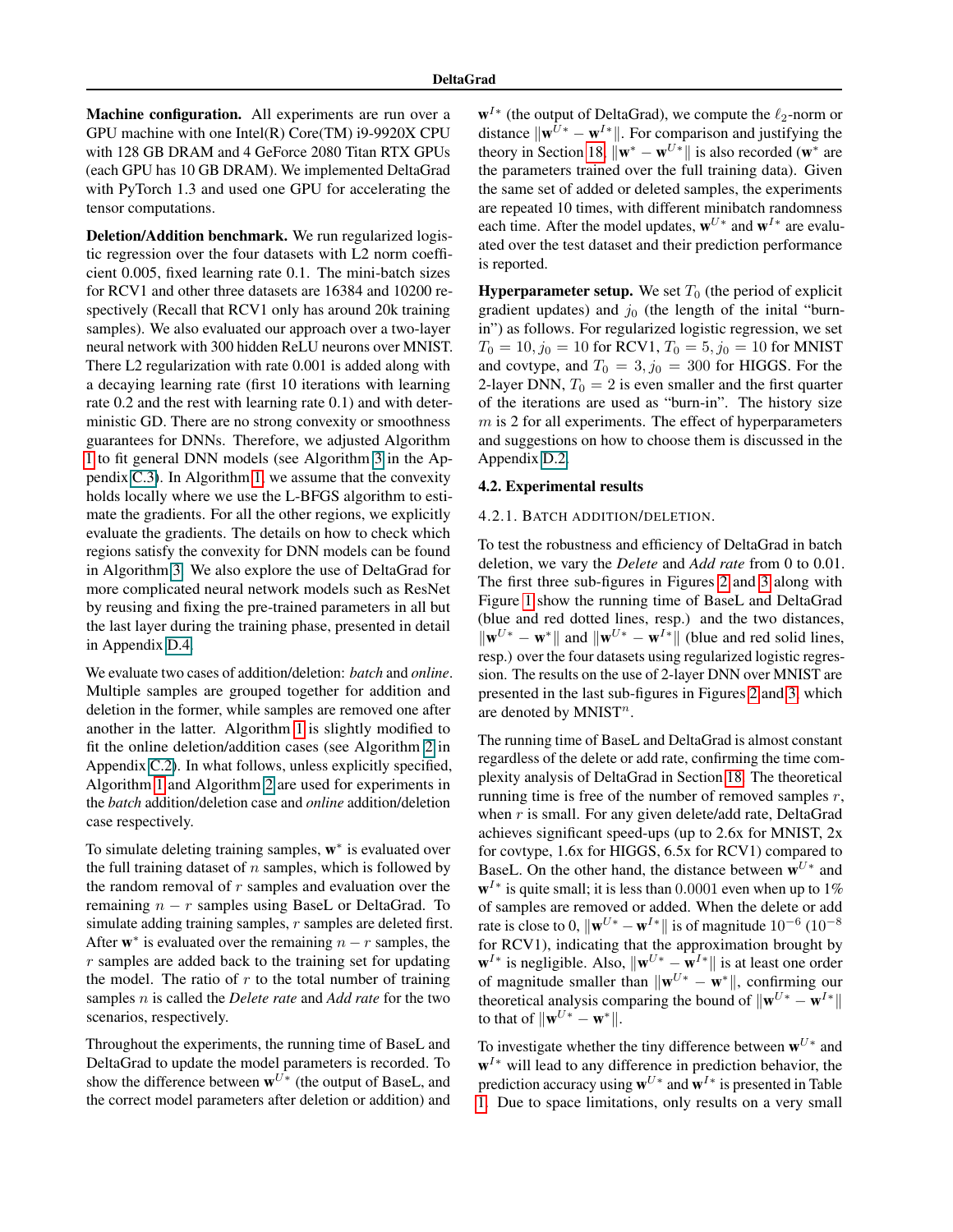<span id="page-6-0"></span>

Figure 2. Running time and distance with varied add rate



Figure 3. Running time and distance with varied delete rate

<span id="page-6-1"></span>Table 1. Prediction accuracy of BaseL and DeltaGrad with batch addition/deletion. MNIST $^n$  refers to MNIST with a neural net.

| auundivuolleitun. Mittis 1<br>TURIS IV IVITILIS I<br>with a neural net. |                    |                      |                      |  |
|-------------------------------------------------------------------------|--------------------|----------------------|----------------------|--|
| Dataset                                                                 |                    | $BaseL(\%)$          | $DeltaGrad(\%)$      |  |
|                                                                         | <b>MNIST</b>       | $87.530 \pm 0.0025$  | $87.530 \pm 0.0025$  |  |
| Add                                                                     | MNIST <sup>n</sup> | $92.340 \pm 0.002$   | $92.340 \pm 0.002$   |  |
| $(0.005\%)$                                                             | covtype            | $62.991 \pm 0.0027$  | $62.991 \pm 0.0027$  |  |
|                                                                         | <b>HIGGS</b>       | $55.372 \pm 0.0002$  | $55.372 \pm 0.0002$  |  |
|                                                                         | RCV <sub>1</sub>   | $92.222 \pm 0.00004$ | $92.222 \pm 0.00004$ |  |
|                                                                         | <b>MNIST</b>       | $87.540 \pm 0.0011$  | $87.542 \pm 0.0011$  |  |
| Add                                                                     | MNIST <sup>n</sup> | $92.397 \pm 0.001$   | $92.397 \pm 0.001$   |  |
| $(1\%)$                                                                 | covtype            | $63.022 \pm 0.0008$  | $63.022 \pm 0.0008$  |  |
|                                                                         | <b>HIGGS</b>       | $55.381 \pm 0.0007$  | $55.380 \pm 0.0007$  |  |
|                                                                         | RCV1               | $92.233 \pm 0.00010$ | $92.233 \pm 0.00010$ |  |
|                                                                         | <b>MNIST</b>       | $86.272 \pm 0.0035$  | $86.272 \pm 0.0035$  |  |
| Delete                                                                  | MNIST <sup>n</sup> | $92.203 \pm 0.004$   | $92.203 \pm 0.004$   |  |
|                                                                         | covtype            | $62.966 \pm 0.0017$  | $62.966 \pm 0.0017$  |  |
|                                                                         | <b>HIGGS</b>       | $52.950 \pm 0.0001$  | $52.950 \pm 0.0001$  |  |
|                                                                         | RCV1               | $92.241 \pm 0.00004$ | $92.241 \pm 0.00004$ |  |
|                                                                         | <b>MNIST</b>       | $86.082 \pm 0.0046$  | $86.074 \pm 0.0048$  |  |
| Delete                                                                  |                    | $92.373 \pm 0.003$   | $92.370 \pm 0.003$   |  |
| (1%)                                                                    | covtype            | $62.943 \pm 0.0007$  | $62.943 \pm 0.0007$  |  |
|                                                                         | <b>HIGGS</b>       | $52.975 \pm 0.0002$  | $52.975 \pm 0.0002$  |  |
|                                                                         | RCV <sub>1</sub>   | $92.203 \pm 0.00007$ | $92.203 \pm 0.00007$ |  |
|                                                                         | $(0.005\%)$        | $MNIST^n$            |                      |  |

 $(0.005\%)$  and the largest  $(1\%)$  add/delete rates are presented. Due to the randomness in SGD, the standard deviation for the prediction accuracy is also presented. In most cases, the models produced by BaseL and DeltaGrad end up with effectively the same prediction power. There are a few cases where the prediction results of  $\mathbf{w}^{U*}$  and  $\mathbf{w}^{I*}$  are not exactly the same (e.g. Add (1%) over MNIST), their confdence intervals overlap, so that statistically  $w^{U*}$  and  $w^{I*}$  provide the same prediction results.

For the 2-layer net model where strong convexity does not hold, we use the variant of DeltaGradmentioned above, i.e. Algorithm 3. See the last sub-fgures in Figure [2](#page-6-0) and [3.](#page-6-0) The fgures show that DeltaGrad achieves about 1.4x speedup compared to BaseL while maintaining a relatively small difference between  $\mathbf{w}^{I*}$  and  $\mathbf{w}^{U*}$ . This suggests that it may be possible to extend our analysis for DeltaGrad beyond strong convexity; this is left for future work.

### 4.2.2. ONLINE ADDITION/DELETION.

To simulate deletion and addition requests over the training data continuously in an on-line setting, 100 random selected samples are added or deleted sequentially. Each triggers model updates by either BaseL or DeltaGrad. The running time comparison between the two approaches in this experiment is presented in Figure [4,](#page-7-1) which shows that DeltaGrad is about 2.5x, 2x, 1.8x and 6.5x faster than BaseL on MNIST, covtype, HIGGS and RCV1 respectively. The accuracy comparison is shown in Table [2.](#page-7-2) There is essentially no prediction performance difference between  $\mathbf{w}^{U*}$ and  $w^*$ .

Discussion. By comparing the speed-ups brought by DeltaGrad and the choice of  $T_0$ , we found that the theoretical speed-ups are not fully achieved. One reason is that in the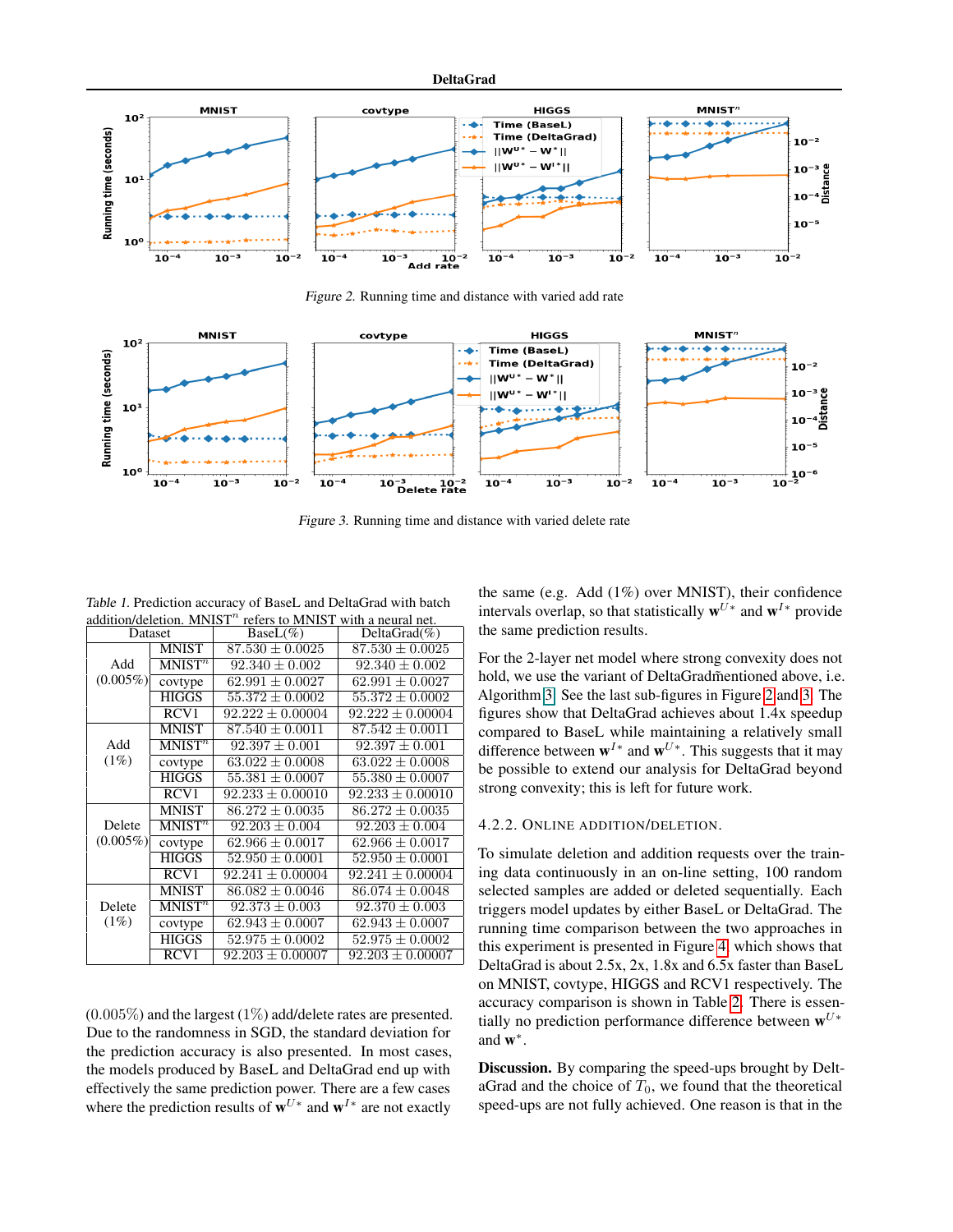<span id="page-7-2"></span>

| <b>Dataset</b>          | Distance                                      |                                         | Prediction accuracy $(\%)$ |                     |
|-------------------------|-----------------------------------------------|-----------------------------------------|----------------------------|---------------------|
|                         | $\overline{\ \mathbf{w}^{U*}-\mathbf{w}^*\ }$ | $\ \mathbf{w}^{I*} - \mathbf{w}^{U*}\ $ | BaseL                      | <b>DeltaGrad</b>    |
| MNIST (Addition)        | $5.7 \times 10^{-3}$                          | $2 \times 10^{-4}$                      | $87.548 \pm 0.0002$        | $87.548 \pm 0.0002$ |
| <b>MNIST</b> (Deletion) | $5.0 \times 10^{-3}$                          | $1.4 \times 10^{-4}$                    | $87.465 \pm 0.002$         | $87.465 \pm 0.002$  |
| covtype (Addition)      | $8.0 \times 10^{-3}$                          | $2.0 \times 10^{-5}$                    | $63.054 \pm 0.0007$        | $63.054 \pm 0.0007$ |
| covtype (Deletion)      | $7.0 \times 10^{-3}$                          | $2.0 \times 10^{-5}$                    | $62.836 \pm 0.0002$        | $62.836 \pm 0.0002$ |
| <b>HIGGS</b> (Addition) | $2.1 \times 10^{-5}$                          | $1.\overline{4 \times 10^{-6}}$         | $55.303 \pm 0.0003$        | $55.303 \pm 0.0003$ |
| <b>HIGGS</b> (Deletion) | $2.5 \times 10^{-5}$                          | $1.7 \times 10^{-6}$                    | $55.333 \pm 0.0008$        | $55.333 \pm 0.0008$ |
| RCV1 (Addition)         | 0.0122                                        | $3.6 \times 10^{-6}$                    | $92.255 \pm 0.0003$        | $92.255 \pm 0.0003$ |
| RCV1 (Deletion)         | 0.0119                                        | $3.5 \times 10^{-6}$                    | $92.229 \pm 0.0006$        | $92.229 \pm 0.0006$ |

Table 2. Distance and prediction performance of BaseL and DeltaGrad in online deletion/addition

approximate L-BFGS computation, a series of small matrix multiplications are involved. Their computation on GPU vs CPU cannot bring about very signifcant speed-ups compared to the larger matrix operations<sup>2</sup>, which indicates that the overhead of L-BFGS is non-negligible compared to gradient computation. Besides, although  $r$  is far smaller than  $n$ , to compute the gradients over the  $r$  samples, other overhead becomes more signifcant: copying data from CPU DRAM to GPU DRAM, the time to launch the kernel on GPU, etc. This leads to non-negligible explicit gradient computation cost over the r samples. It would be interesting to explore how to adjust DeltaGrad to fully utilize the computation power of GPU in the future.

<span id="page-7-1"></span>

Figure 4. Running time comparison of BaseL and DeltaGrad with 100 continuous deletions/addition

Other experiments with DeltaGrad are in the Appendix (Section [D\)](#page-4-2): evaluations with larger delete rate (i.e. when  $r \ll n$  may not hold), comparisons with state-of-the-art work and studies on the effect of mini-batch sizes and hyperparameters etc.

# 5. Applications

Our algorithm has many applications, including privacy related data deletion, continuous model updating, robustness, bias reduction, and uncertainty quantifcation (predictive inference). Some of these applications are quite direct, and so

for space limitations we only briefy describe them. Some initial experimental results on how our method can accelerate some of those applications such as robust learning are included in Appendix D.5.

### <span id="page-7-0"></span>5.1. Privacy related data deletion

By adding a bit of noise one can often guarantee differential privacy, the impossibility to distinguish the presence or absence of a datapoint from the output of an algorithm [\(Dwork et al.,](#page-9-2) [2014\)](#page-9-2). We leverage and slightly extend a closely related notion, approximate data deletion, [\(Ginart](#page-9-0)  [et al., 2019\)](#page-9-0) to guarantee private deletion.

We will consider learning algorithms A that take as input a dataset  $D$ , and output a model  $A(D)$  in the hypothesis space  $H$ . With the *i*-th sample removed, the resulting model is thus  $A(D_{-i})$ . A data deletion operation  $R_A$  maps D,  $A(D)$  and the index of the removed sample i to the model  $R_A(D, A(D), i)$ . We call  $R_A$  an  $\epsilon$ -approximate deletion if for all D and measurable subsets  $S \subset \mathcal{H}$ :

$$
|\log \frac{P(A(D_{-i}) \in S|D_{-i})}{P(R_A(D, A(D), i) \in S|D_{-i})}| \le \epsilon
$$

Here if either of the two probabilities is zero, the other must be zero too. Using the standard Laplace mechanism [\(Dwork](#page-9-2)  [et al., 2014\)](#page-9-2), we can make the output of our algorithm an  $\epsilon$ -approximate deletion. We add independent  $Laplace$  ( $\delta/\epsilon$ ) noise to each coordinate of  $w^*$ ,  $w^{U^*}$  and  $w^{I^*}$ , where

$$
\delta = \frac{\sqrt{p} A M_1^2 r^2}{\eta(\frac{1}{2}\mu - \frac{r}{n-r}\mu - \frac{c_0 M_1 r}{2n})^2 (n-r)(n/2 - r)}
$$

is an upper bound on  $p^{1/2} \|\mathbf{w}^{U^*} - \mathbf{w}^{I^*}\|$ . See the Appendix [B.1](#page-2-0) for details.

### 5.2. Continous model updating

Continous model updating is a direct application. In many cases, machine learning models run in production need to be retrained on newly acquired data. DeltaGrad can be used to update the models. Similarly, if there are changes in the data, then we can run DeltaGrad twice: frst to remove the

<sup>&</sup>lt;sup>2</sup>See the matrix computation benchmark on GPU with varied matrix sizes: <https://developer.nvidia.com/cublas>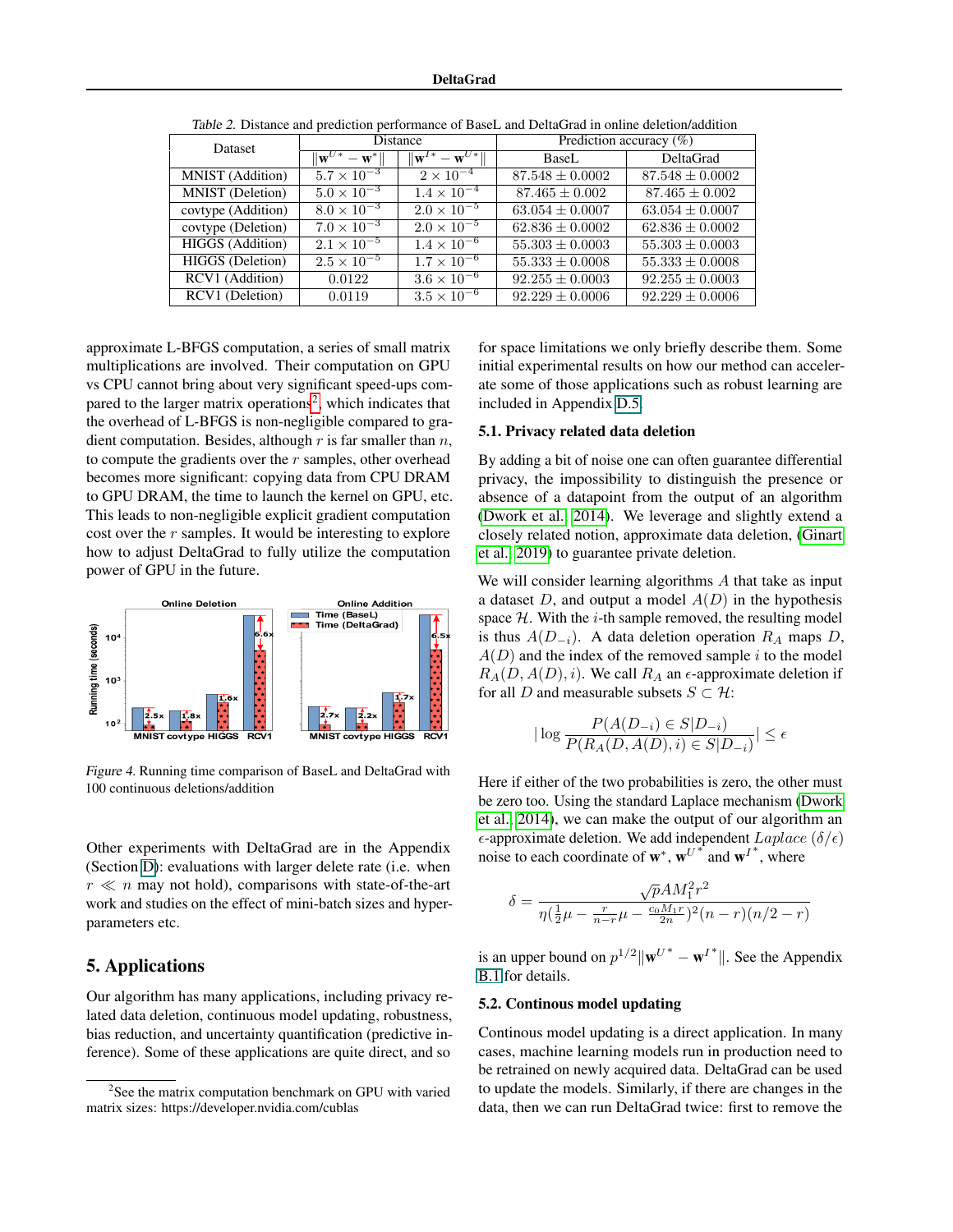original data, then to add the changed data.

# 5.3. Robustness

Our method has applications to robust statistical learning. The basic idea is that we can identify outliers by ftting a preliminary model. Then we can prune them and re-ft the model. Methods based on this idea are some of the most statistically efficient ones for certain problems, see e.g., the review [Yu & Yao \(2017\)](#page-11-4).

### 5.4. Data valuation

Our method can be also used to evaluate the importance of training samples (see [Cook \(1977\)](#page-9-4) and the follow-up works such as [Ghorbani & Zou \(2019\)](#page-9-25)). One common method to do this is the *leave-one-out* test, i.e. comparing the difference of the model parameters before and after the deletion of one single training sample of interest. Our method is thus useful to speed up evaluating the model parameters after the deletion operations.

### 5.5. Bias reduction

Our algorithms can be used directly to speed up existing techniques for bias correction. There are many different techniques based on *subsampling* [\(Politis et al., 1999\)](#page-10-25). A basic one is the *jackknife* [\(Quenouille, 1956\)](#page-10-0). Suppose we have an estimator  $\hat{f}_n$  computed based on n training datapoints, and defined for both  $n$  and  $n-1$ . The jackknife biascorrection is  $\hat{f}_{jack} = \hat{f}_n - \hat{b}(\hat{f}_n)$  where  $\hat{b}(\hat{f}_n)$  is the jackknife estimator of the bias  $b(\hat{f}_n)$  of the estimator  $\hat{f}_n$ . This is constructed as  $\hat{b}(\hat{f}_n) = (n-1) \left( n^{-1} \sum_{i=1}^n \hat{f}_{-i} - \hat{f}_n \right)$ where  $\hat{f}_{-i}$  is the estimator  $\hat{f}_{n-1}$  computed on the training data removing the  $i$ -th data point. Our algorithm can be used to recompute the estimator on all subsets of size  $n - 1$ of the training data. To validate that this works, a good example may be logistic regression with  $n$  not much larger than p, which will have bias (Sur & Candès, [2018\)](#page-10-26).

#### 5.6. Uncertainty quantifcation / Predictive inference

Our algorithm has applications to uncertainty quantifcation and predictive inference. These are fundamental problems of wide applicability. Techniques based on conformal prediction (e.g., [Shafer & Vovk, 2008\)](#page-10-1) rely on retraining models on subsets of the data. As an example, in crossconformal prediction [\(Vovk, 2015\)](#page-11-5) we have a predictive model  $\hat{f}$  that can be trained on any subset of the data. We can split the data into  $K$  subsets of roughly equal size. We can train  $\hat{f}_{-S_k}$  on the data excluding  $S_k$ , and compute the cross-validation residuals  $R_i = |\mathbf{y}_i - \hat{f}_{-S_k}(\mathbf{x}_i)|$  for  $i \in S_i$ . Then for a test datapoint  $\mathbf{x}_{n+1}$ , we form a prediction set  $C(\mathbf{x}_{n+1})$  with all y overlapping  $n - (1 - \alpha)(n + 1)$ of the intervals  $\hat{f}_{-S_k}(\mathbf{x}_{n+1}) \pm R_i$ . This forms a valid  $\beta = 1 - 2\alpha - 2K/n$  level prediction set in the sense that  $P(\mathbf{y}_{n+1} \in C(\mathbf{x}_{n+1})) \geq \beta$  over the randomness in all samples. The "best" (shortest) intervals arise for large  $K$ , which means a small number of samples is removed to find  $f_{-S_k}$ . Thus our algorithm is applicable.

# 6. Conclusion

In this work, we developed the efficient DeltaGrad retraining algorithm after slight changes (deletions/additions) of the training dataset by differentiating the optimization path with Quasi-Newton method. This is provably more accurate than the baseline of retraining from scratch. Its performance advantage has been empirically demonstrated with some medium-scale public datasets, revealing its great potential in constructing data deletion/addition machine learning systems for various applications. The code for replicating our experiments is available on Github: [https://](https://github.com/thuwuyinjun/DeltaGrad) [github.com/thuwuyinjun/DeltaGrad](https://github.com/thuwuyinjun/DeltaGrad). Adjusting DeltaGrad to handle smaller mini-batch sizes in SGD and more complicated ML models without strong convexity and smoothness guarantees is important future work.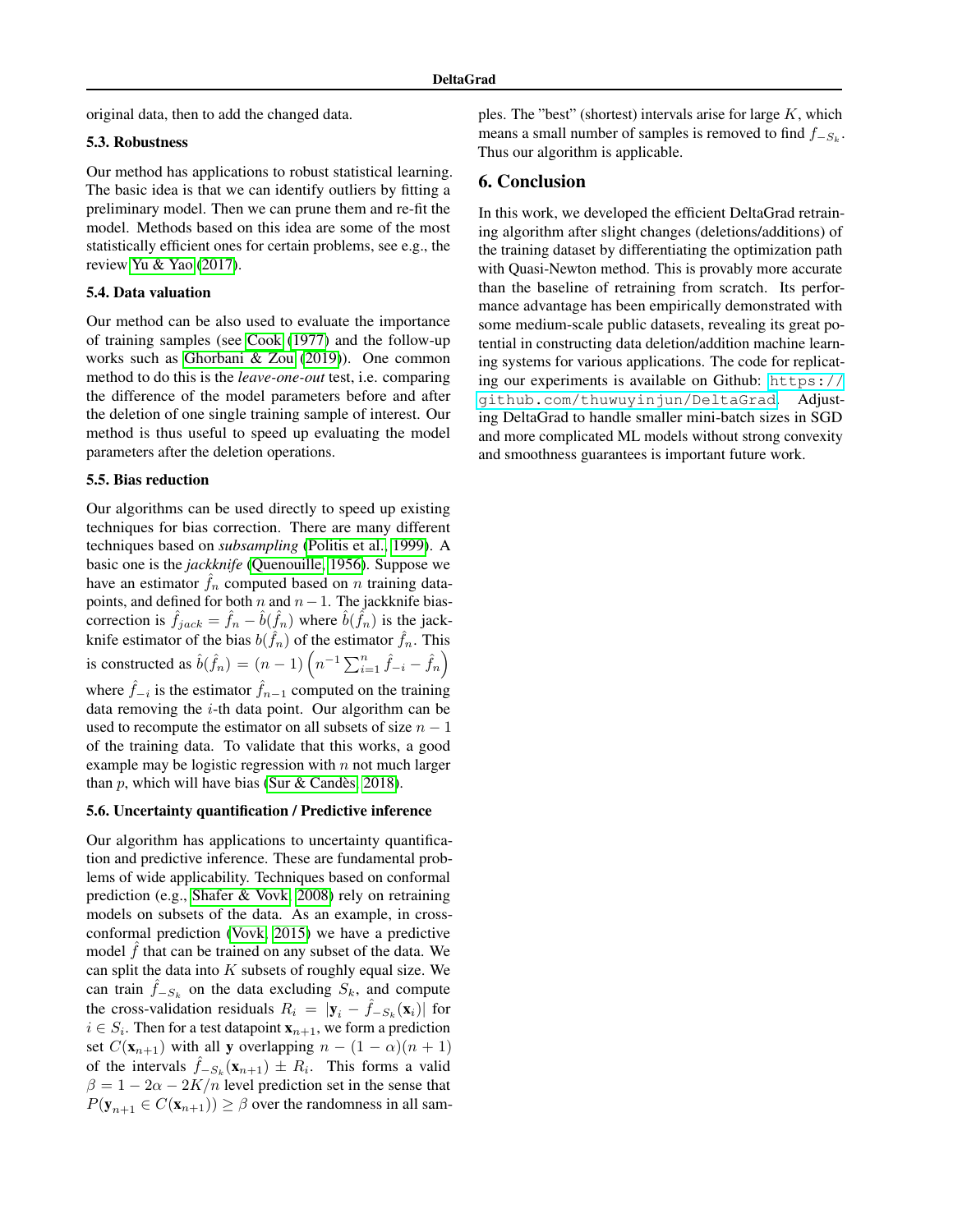# Acknowledgements

This material is based upon work that is in part supported by the Defense Advanced Research Projects Agency (DARPA) under Contract No. HR001117C0047. Partial support was provided by NSF Awards 1547360 and 1733794.

# References

- <span id="page-9-15"></span>Amari, S. A theory of adaptive pattern classifers. *IEEE Transactions on Electronic Computers*, (3):299–307, 1967.
- <span id="page-9-24"></span>Baldi, P., Sadowski, P., and Whiteson, D. Searching for exotic particles in high-energy physics with deep learning. *Nature communications*, 5:4308, 2014.
- <span id="page-9-16"></span>Bertsekas, D. P. and Tsitsiklis, J. N. *Neuro-dynamic programming*, volume 5. Athena Scientifc Belmont, MA, 1996.
- <span id="page-9-5"></span>Birattari, M., Bontempi, G., and Bersini, H. Lazy learning meets the recursive least squares algorithm. In *Advances in neural information processing systems*, pp. 375–381, 1999.
- <span id="page-9-23"></span>Blackard, J. A. and Dean, D. J. Comparative accuracies of artifcial neural networks and discriminant analysis in predicting forest cover types from cartographic variables. *Computers and electronics in agriculture*, 24(3):131–151, 1999.
- <span id="page-9-9"></span>Bottou, L. Online learning and stochastic approximations. *On-line learning in neural networks*, 17(9):142, 1998.
- <span id="page-9-10"></span>Bottou, L. Stochastic learning. In *Summer School on Machine Learning*, pp. 146–168. Springer, 2003.
- <span id="page-9-12"></span>Bottou, L. Large-scale machine learning with stochastic gradient descent. In *Proceedings of COMPSTAT'2010*, pp. 177–186. Springer, 2010.
- <span id="page-9-20"></span>Bottou, L., Curtis, F. E., and Nocedal, J. Optimization methods for large-scale machine learning. *arXiv preprint arXiv:1606.04838*, 2016.
- <span id="page-9-13"></span>Bottou, L., Curtis, F. E., and Nocedal, J. Optimization methods for large-scale machine learning. *Siam Review*, 60(2):223–311, 2018.
- <span id="page-9-8"></span>Bourtoule, L., Chandrasekaran, V., Choquette-Choo, C., Jia, H., Travers, A., Zhang, B., Lie, D., and Papernot, N. Machine unlearning. *arXiv preprint arXiv:1912.03817*, 2019.
- <span id="page-9-11"></span>Bousquet, O. and Bottou, L. The tradeoffs of large scale learning. In *Advances in neural information processing systems*, pp. 161–168, 2008.
- <span id="page-9-19"></span>Boyd, S. and Vandenberghe, L. *Convex optimization*. Cambridge university press, 2004.
- <span id="page-9-17"></span>Byrd, R. H., Nocedal, J., and Schnabel, R. B. Representations of quasi-newton matrices and their use in limited memory methods. *Mathematical Programming*, 63(1-3): 129–156, 1994.
- <span id="page-9-18"></span>Byrd, R. H., Lu, P., Nocedal, J., and Zhu, C. A limited memory algorithm for bound constrained optimization. *SIAM Journal on scientifc computing*, 16(5):1190–1208, 1995.
- <span id="page-9-6"></span>Cao, Y. and Yang, J. Towards making systems forget with machine unlearning. In *2015 IEEE Symposium on Security and Privacy*, pp. 463–480. IEEE, 2015.
- <span id="page-9-7"></span>Cauwenberghs, G. and Poggio, T. Incremental and decremental support vector machine learning. In *Advances in neural information processing systems*, pp. 409–415, 2001.
- <span id="page-9-22"></span>Conn, A. R., Gould, N. I., and Toint, P. L. Testing a class of methods for solving minimization problems with simple bounds on the variables. *Mathematics of computation*, 50 (182):399–430, 1988.
- <span id="page-9-21"></span>Conn, A. R., Gould, N. I., and Toint, P. L. Convergence of quasi-newton matrices generated by the symmetric rank one update. *Mathematical programming*, 50(1-3): 177–195, 1991.
- <span id="page-9-4"></span>Cook, R. D. Detection of infuential observation in linear regression. *Technometrics*, 19(1):15–18, 1977.
- <span id="page-9-3"></span>Doshi-Velez, F. and Kim, B. A roadmap for a rigorous science of interpretability. *arXiv preprint arXiv:1702.08608*, 150, 2017.
- <span id="page-9-2"></span> of differential privacy. *Foundations and Trends* R *in*  Dwork, C., Roth, A., et al. The algorithmic foundations *Theoretical Computer Science*, 9(3–4):211–407, 2014.
- <span id="page-9-1"></span>European Union, C. o. Council regulation (eu) no 2016/679. 2016. URL [https://eur-lex.europa.](https://eur-lex.europa.eu/legal-content/EN/ALL/?uri=CELEX:02016R0679-20160504) [eu/legal-content/EN/ALL/?uri=CELEX:](https://eur-lex.europa.eu/legal-content/EN/ALL/?uri=CELEX:02016R0679-20160504) [02016R0679-20160504](https://eur-lex.europa.eu/legal-content/EN/ALL/?uri=CELEX:02016R0679-20160504).
- <span id="page-9-25"></span>Ghorbani, A. and Zou, J. Data shapley: Equitable valuation of data for machine learning. In *International Conference on Machine Learning*, pp. 2242–2251, 2019.
- <span id="page-9-0"></span>Ginart, A., Guan, M., Valiant, G., and Zou, J. Y. Making ai forget you: Data deletion in machine learning. In *Advances in Neural Information Processing Systems*, pp. 3513–3526, 2019.
- <span id="page-9-14"></span>Gladyshev, E. On stochastic approximation. *Theory of Probability & Its Applications*, 10(2):275–278, 1965.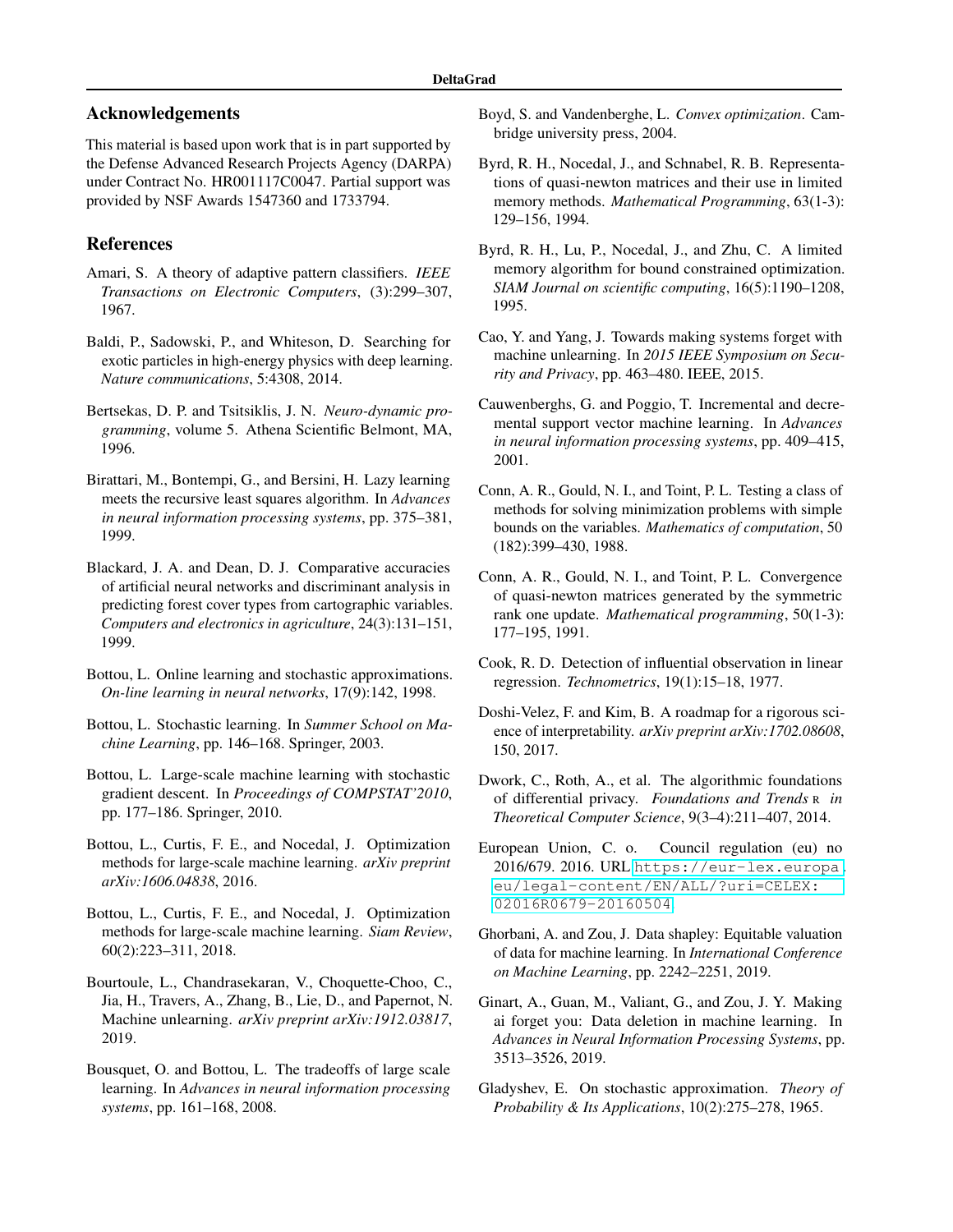- <span id="page-10-9"></span>Golatkar, A., Achille, A., and Soatto, S. Eternal sunshine of the spotless net: Selective forgetting in deep networks. In *Proceedings of the IEEE/CVF Conference on Computer Vision and Pattern Recognition*, pp. 9304–9312, 2020a.
- <span id="page-10-10"></span>Golatkar, A., Achille, A., and Soatto, S. Forgetting outside the box: Scrubbing deep networks of information accessible from input-output observations. *arXiv preprint arXiv:2003.02960*, 2020b.
- <span id="page-10-15"></span>Gorbunov, E., Hanzely, F., and Richtárik, P. A unified theory of sgd: Variance reduction, sampling, quantization and coordinate descent. *arXiv preprint arXiv:1905.11261*, 2019.
- <span id="page-10-16"></span>Gower, R. M., Loizou, N., Qian, X., Sailanbayev, A., Shulgin, E., and Richtárik, P. Sgd: General analysis and improved rates. *arXiv preprint arXiv:1901.09401*, 2019.
- <span id="page-10-22"></span>Griewank, A. and Walther, A. *Evaluating derivatives: principles and techniques of algorithmic differentiation*, volume 105. Siam, 2008.
- <span id="page-10-2"></span>Guo, C., Goldstein, T., Hannun, A., and van der Maaten, L. Certifed data removal from machine learning models. *arXiv preprint arXiv:1911.03030*, 2019.
- <span id="page-10-7"></span>Horn, R. A. and Johnson, C. R. *Matrix analysis*. Cambridge university press, 2012.
- <span id="page-10-14"></span>Karimi, H., Nutini, J., and Schmidt, M. Linear convergence of gradient and proximal-gradient methods under the polyak-łojasiewicz condition. In *Joint European Conference on Machine Learning and Knowledge Discovery in Databases*, pp. 795–811. Springer, 2016.
- <span id="page-10-5"></span>Koh, P. W. and Liang, P. Understanding black-box predictions via infuence functions. In *Proceedings of the 34th International Conference on Machine Learning-Volume 70*, pp. 1885–1894. JMLR. org, 2017.
- <span id="page-10-4"></span>Krishnan, S. and Wu, E. Palm: Machine learning explanations for iterative debugging. In *Proceedings of the 2nd Workshop on Human-In-the-Loop Data Analytics*, pp. 4. ACM, 2017.
- <span id="page-10-12"></span>Kul'chitskiy, O. Y. and Mozgovoy, A. Estimation of convergence rate for robust identifcation algorithms. *International journal of adaptive control and signal processing*, 6(3):247–251, 1992.
- <span id="page-10-23"></span>LeCun, Y., Bottou, L., Bengio, Y., and Haffner, P. Gradientbased learning applied to document recognition. *Proceedings of the IEEE*, 86(11):2278–2324, 1998.
- <span id="page-10-24"></span>Lewis, D. D., Yang, Y., Rose, T. G., and Li, F. Rcv1: A new benchmark collection for text categorization research.

*Journal of machine learning research*, 5(Apr):361–397, 2004.

- <span id="page-10-17"></span>Matthies, H. and Strang, G. The solution of nonlinear fnite element equations. *International journal for numerical methods in engineering*, 14(11):1613–1626, 1979.
- <span id="page-10-6"></span>Mirzasoleiman, B., Karbasi, A., and Krause, A. Deletionrobust submodular maximization: Data summarization with the right to be forgotten. In *International Conference on Machine Learning*, pp. 2449–2458, 2017.
- <span id="page-10-20"></span>Mokhtari, A. and Ribeiro, A. Global convergence of online limited memory bfgs. *The Journal of Machine Learning Research*, 16(1):3151–3181, 2015.
- <span id="page-10-13"></span>Moulines, E. and Bach, F. R. Non-asymptotic analysis of stochastic approximation algorithms for machine learning. In *Advances in Neural Information Processing Systems*, pp. 451–459, 2011.
- <span id="page-10-18"></span>Nocedal, J. Updating quasi-newton matrices with limited storage. *Mathematics of computation*, 35(151):773–782, 1980.
- <span id="page-10-19"></span>Nocedal, J. and Wright, S. *Numerical optimization*. Springer Science & Business Media, 2006.
- <span id="page-10-21"></span>Ortega, J. M. and Rheinboldt, W. C. *Iterative solution of nonlinear equations in several variables*, volume 30. Siam, 1970.
- <span id="page-10-25"></span>Politis, D. N., Romano, J. P., and Wolf, M. *Subsampling*. Springer Science & Business Media, 1999.
- <span id="page-10-0"></span>Quenouille, M. H. Notes on bias in estimation. *Biometrika*, 43(3/4):353–360, 1956.
- <span id="page-10-11"></span>Robbins, H. and Monro, S. A stochastic approximation method. *The annals of mathematical statistics*, pp. 400– 407, 1951.
- <span id="page-10-8"></span>Schelter, S. amnesia–towards machine learning models that can forget user data very fast. In *1st International Workshop on Applied AI for Database Systems and Applications (AIDB19)*, 2019.
- <span id="page-10-1"></span>Shafer, G. and Vovk, V. A tutorial on conformal prediction. *Journal of Machine Learning Research*, 9(Mar):371–421, 2008.
- <span id="page-10-3"></span>Steinhardt, J., Koh, P. W. W., and Liang, P. S. Certifed defenses for data poisoning attacks. In *Advances in neural information processing systems*, pp. 3517–3529, 2017.
- <span id="page-10-26"></span>Sur, P. and Candes, E. J. A modern maximum-likelihood ` theory for high-dimensional logistic regression. *arXiv preprint arXiv:1803.06964*, 2018.